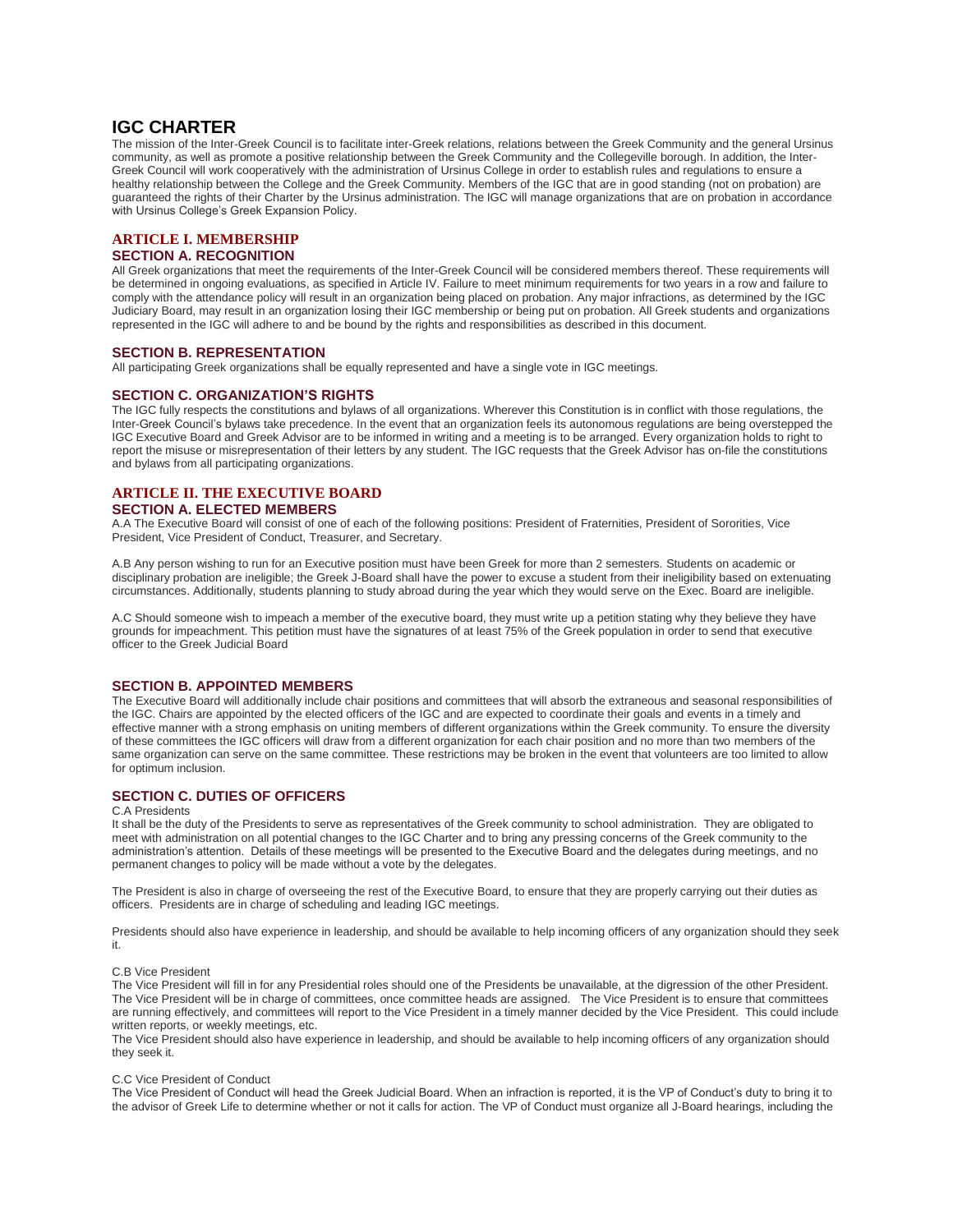venue, three faculty members, and three Greek student representatives survey on the board. The Vice President of Conduct must sit in on every J-Board hearing and will serve as the tie-breaking vote if need be.

#### C.D Secretary

The Secretary shall record the minutes and attendance of any meeting of the IGC including Executive Board meetings, General Assembly meetings, and Judiciary Board hearings. She/he is also responsible for forwarding the minutes of General Assembly meetings to Greek members.

The Secretary is also the IGC historian, and is responsible for keeping a record of all submitted Greek forms and information. This includes, but is not limited to: Community Service reports, Agendas, Minutes Previous NME and Rush schedules, Greek Week Winners, etc. All reports from organizations are to be submitted to the Secretary. The Secretary is responsible for all IGC related social media accounts. The Secretary will act as a point person for any and all questions regarding the 5 Star Programs. The Secretary should be very familiar with the program and prepared to answer any and all questions regarding it.

#### C.E Treasurer

The Treasurer shall create and maintain the IGC budget; this budget shall be adopted at the first IGC Executive Board meeting of the academic year. Furthermore, the Treasurer shall maintain a record of dues and financial obligations (see Article VII). The Treasurer will be responsible for the maintenance of the IGC account in which all dues shall be deposited. Funds from the account shall only be able to be withdrawn with the signature of the Greek Advisor.

#### **SECTION D. DUTIES OF CHAIRS**

The Community Service Chair shall meet with a volunteer committee to encourage service within the Greek Community and act as a resource to help each organization meet or exceed the minimum required community service events as set by the 5 Star Program. The Chair will also organize a minimum of two all-Greek community service events per semester.

The Social Chair shall organize at least one non-alcoholic all-Greek social event per semester. He/she shall also organize Greek Week with the help of a committee appointed by the Executive Board.

The Recruitment Chair and committee will be required to coordinate recruitment schedules and provide recruitment counselors. At least once per year there must be an informational event that includes all organizations such as a round robin or assembly. Recruitment counselors are encouraged to have a presence during freshman orientation and maintain open and unbiased lines of communication with eligible campus men and women.

The Risk Management Committee and chair are responsible for assisting Student Activities Office and the IGC with Risk Management Workshops, non-alcoholic events, National Anti-Hazing Week, and all other IGC-sponsored activities related to Risk Management. With that said, the Risk Management committee and chair do not uphold jurisdiction over Greek organizations or individuals in the Greek community.

The Fundraising Committee and chair are responsible for planning and executing fundraisers for the IGC in an effort to alleviate the costs of IGC-sponsored events, including Greek Week and the 5-Star Banquet. This chair must organize at least one fundraising event a year.

All Chairs must attend all bi-weekly general assembly meetings unless otherwise dismissed by the Vice President.

#### **SECTION E. JUDICIARY BOARD**

E.A It is the duty of the Greek Judiciary Board to ensure that all Greek members and organizations are adhering to the IGC Constitution as written. Should a member or organization breach the constitution, they will be sent to the Greek J-Board to determine whether they are guilty or innocent. If found guilty the J-Board is then responsible for determining appropriate sanctions. The Greek J-Board cannot take away any organizations charter or IGC membership.

#### E.B Members

Two representatives from each active organization will be chosen as J-Board representatives. All those wishing to apply to serve on the board must have been Greek for more than two semesters and cannot be a member of their chapter's executive board. Students will fill out applications that will be reviewed by the Director of Student Activities, Assistant Director of Student Activities, President of Fraternities, and President of Sororities. Which three members serve on the board of each individual trial will be chosen based on availability and the organization on trial.

## **ARTICLE III. MEETINGS**

## **SECTION A. ORGANIZATION**

The meeting agenda shall follow a format in this way: Opening Statement by the Presidents; Officer Reports; Chair Reports; Old Business; New Business; Announcements.

The President's opening statement should include a brief explanation of the meeting's agenda which will be provided by the Secretary. The Presidents should also state the estimated time of conclusion, if the meeting is expected to last longer than 30 minutes.

The Presidents will move through officer reports in the following order: Vice President, Secretary, Treasurer, President of Sororities/Fraternities. Chair reports will operate in the following order: Community Service, Social, Recruitment, and Fundraising Chairs/Committees.

New business should include any voting or discussion that has not yet been brought up to the assembly. Old business includes similar topics that have already been brought up to the IGC and tabled.

Prior to the close of the meeting all members are invited to share announcements.

#### **SECTION B. FREQUENCY**

The Executive Board shall meet weekly, unless circumstances warrant otherwise.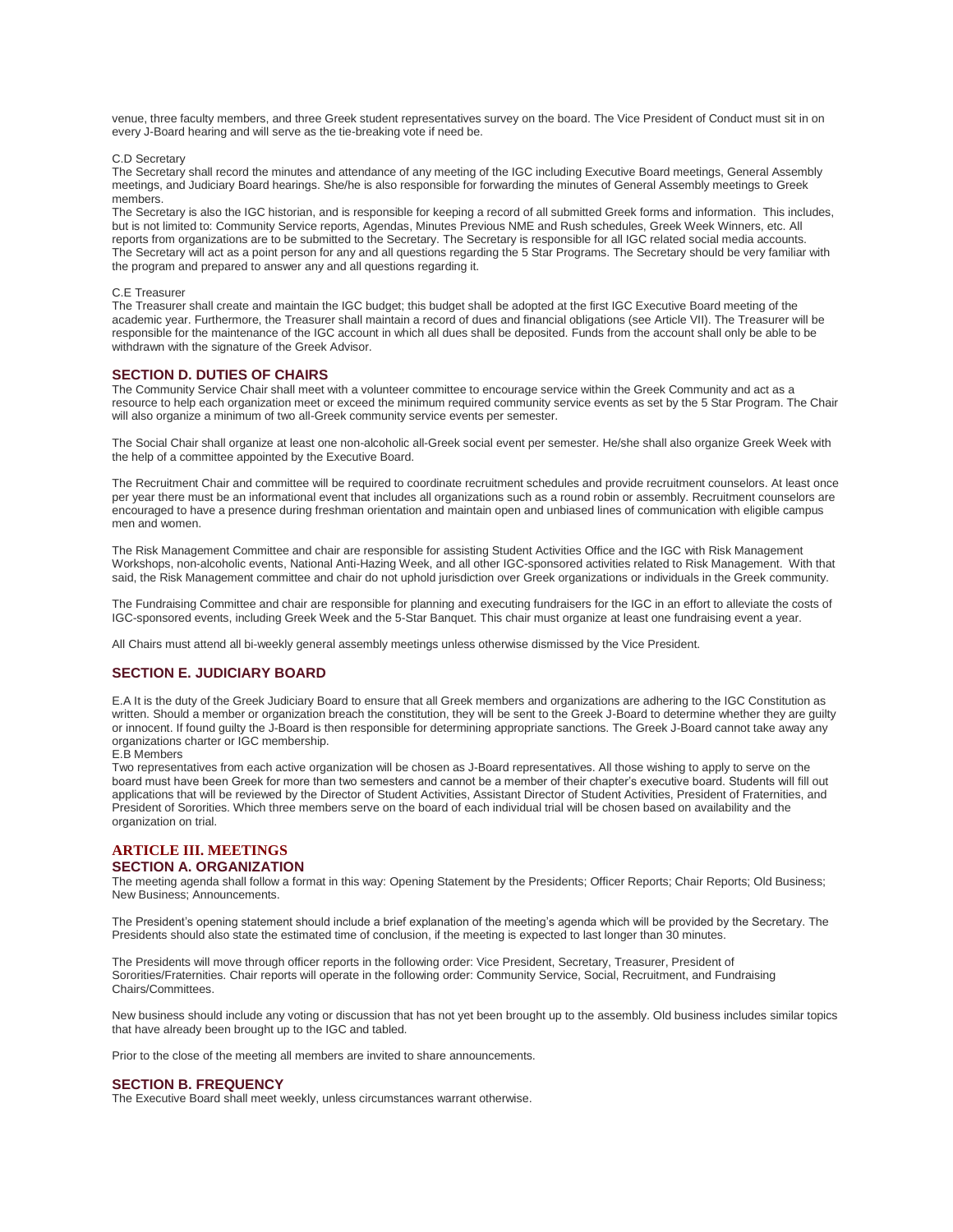## **SECTION C. GENERAL MEETINGS**

General Meetings of the IGC will be held biweekly. Each organization is to be represented by 2 members at each meeting. Each organization may appoint 4 individuals as eligible delegates. These names must be submitted to the IGC Secretary, in writing, by the first meeting of each semester. Representatives cannot be changed after this deadline has passed. The president of each organization may, at any moment, represent his/her organization in lieu of one of the 4 eligible delegates. In the event that an organization fails to be represented at any two meetings throughout the year the IGC will issue a warning to the organization; failure to attend another meeting over the course of the year will result in probation. The executive board, at its discretion, may excuse organizations from meeting the 2-delegate requirement.

Members from the Greek and Ursinus communities are invited to this meeting but only appointed sorority/fraternity representatives assigned as delegates at the beginning of each semester will have a vote in any discussion.

### **SECTION D. VOTING**

Each organization will be able to cast a singular vote at IGC general membership meetings. Organizations may only vote if delegates are present at the time of voting, or if previously excused by the Presidents. Voting for IGC Executive Board is done by the entire Greek Community.

# **ARTICLE IV. FIVE STAR PROGRAM**

## **SECTION A. OVERVIEW**

Greek Letter organizations were founded to support the academic mission, vision, and values of the host institution where a chapter is recognized. The Office of Student Activities will conduct a yearly assessment of its local and national chapters in order to determine how the core values of individual fraternities and sororities support the Mission and Values Statement of Ursinus College.

#### **SECTION B. ASSESSMENT**

The assessment is composed of five different categories in which each chapter is evaluated. Each category is comprised of different criteria which are liable to change at the discretion of the Office of Student Activities. The following categories comprise the assessment portion of the Five Star Program:

- **Scholarship**: Chapter develops and maintains a sound scholarship program for all members to enhance academic success and contribute to the academic mission of Ursinus College.
- **Chapter Development**: Chapter encourages leadership, as well as teaches and upholds the values of its organization to promote a positive Greek image on campus.
- **Risk Management**: Chapter educates and promotes healthy lifestyles and actively aspires to reduce their risk by upholding the FIPG policy and the Anti-Hazing policy of Ursinus College. The chapter is responsible for its actions and understands the impact of its decisions on the Greek community and Ursinus College.
- **New Member Development**: Chapter demonstrates progressive steps towards positive pledge/associate/new member education program that respects and values new members. This program emphasizes the importance of ritual, values, and assists in developing its newest chapter members into excellent lifetime initiates.
- **Service to the Community**: Chapter demonstrates outstanding service to campus life, programs, and establishes community partnerships in order to contribute to Ursinus and the surrounding community.

#### **SECTION C. CHAPTER PARTICIPATION**

Participation in the Five Star Program is required of all active chapters here at Ursinus College. Organizations that do not make a concerted effort to meet the minimum requirements established by the Student Activities Office in the Five Star Program will forfeit recognition from the Inter-Greek Council.

#### **ARTICLE V. RECRUITMENT SECTION A. FORMAL RECRUITMENT PERIOD**

A "Greek Orientation Event" will precede the Formal Recruitment Period (e.g.: Greek Fair, Round Robin, Greek 101). Formal Recruitment shall begin the second week of the fall semester, and continue for up to two weeks, unless designated otherwise. Alcohol is strictly prohibited at all Formal Recruitment events.

Each Greek organization shall submit their proposed Formal Recruitment schedule to the IGC Advisor at least one week before the start of Recruitment. Alumni may not be involved in the recruitment process.

Recruitment counselors will work together as representatives of IGC to assist Potential New Members during this time. Counselors will not wear their Greek letters during Formal Recruitment and will make themselves available to the PNMs on a regular basis. It will also be the duty of recruitment counselor to share information about all Greeks and dispel any misconceptions, rumors, or bias towards any organizations. These counselors have an important role in promoting Greek unity and as such there should be at least one but no more than three members of each organization acting as recruitment counselors.

#### **SECTION B. BIDS**

Formal Recruitment will close Friday at 5pm. Bids may be distributed any time after 12pm Sunday and cannot by accepted by potential new members until 12pm Monday. The time in between the close of Formal Recruitment and Bid distribution is not dry. Organizations may hold preference parties during this time, but no formal bids may be given to potential new members at these events.

The official bid list is to be due at 12 noon on the last day of Formal Recruitment to the Greek advisor who will reply with eligibility lists within 24 hours. The final list of New Members who have accepted their bids is due at twelve noon the day prior to the start of the NME period.

### **ARTICLE VII. NEW MEMBER EDUCATION (NME) SECTION A. ELIGIBILITY**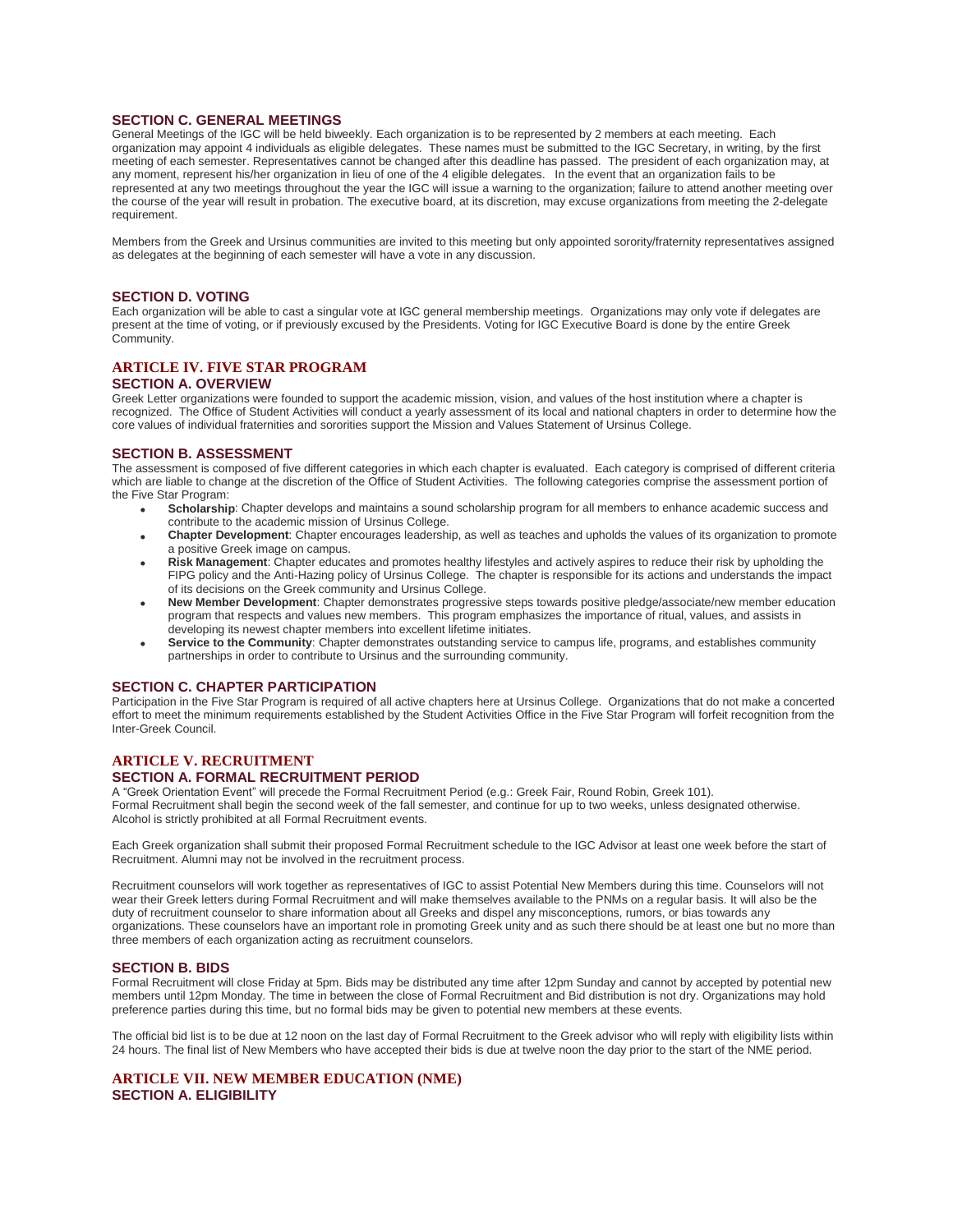To be eligible for the New Member Education process Potential New Members must: be enrolled full-time at Ursinus College as a sophomore, junior, or senior; have a minimum 2.33 cumulative GPA, follow all guidelines agreed upon by IGC and the Greek Advisor; and may not be on academic or disciplinary probation. Amendments to the criteria outlined above may not be submitted during the Formal Recruitment, Bid, or NME periods. Any complaints or inquiries must be submitted to the IGC and Greek Advisor.

All Greek members however are required to complete the Anti-Hazing Agreement annually and are bound to report instances of hazing that they encounter.

Exceptions may be granted by the IGC Executive Officers and Greek Advisor. In the event that a potential new member has a cumulative GPA within 0.05 of the required GPA, the organization may request an exception with a properly drawn up academic plan for the student. Once a decision is given there is an opportunity for one appeal to the Greek J-board. Discussions may be held within general meetings to make *recommendations* to these bodies; decisions regarding an individual's eligibility are not within the jurisdiction of the general assembly of the IGC.

## **SECTION B. DURATION**

The NME process shall begin the Friday following the end of Formal Recruitment and shall continue for up to eight weeks. The NME process shall not exceed twenty hours per week. Infractions will be reported to the Greek Advisor/administration. Consequences of NME infractions are not within the jurisdiction of the IGC general assembly, the executive board, nor the Greek J-Board. These bodies are invited to discuss the matter and make recommendations to the Greek Advisor and/or administration.

#### **SECTION C. RESTRICTIONS**

Organizations shall not inhibit New Members' academic work or athletic team practices, and shall ensure that their New Members have sufficient time to carry out day-to-day activities, such as eating and sleeping. Any infraction of these promises will result in consequences for the offending organization which will be dealt with by the Greek Advisor/administration on a case by case basis.

The IGC is not responsible for maintaining lines of communication between faculty/coaches/residence life and the Greek Advisor however, if prompted, they will provide all faculty/coaches/residence life staff with the Greek Advisor's contact information and guidelines for monitor their student/team member/resident's well-being during NME. The IGC is responsible for encouraging individuals to report any negative or positive feedback during NME. Negative feedback will be swiftly recognized and behaviors will be corrected to reflect the values of the Greek community and the restrictions of NME.

All organizations shall adhere to applicable federal, state, and local laws as well as Ursinus College's rules. Any organization found to be breaking these rules shall be subject to severe disciplinary action, such as the revocation of their charter. New members must be made aware of resources available to them including but not limited to: the Greek Advisor, chapter advisor, residence life, wellness, and law enforcement agents if necessary.

#### **SECTION D. RESPONSIBILITIES OF NEW MEMBER EDUCATORS AND GREEK ORGANIZATIONS**

New Member Educators must submit a detailed outline of all proposed New Member Education activities to the IGC Advisor and the organization's advisor for approval, and NME activities are prohibited until this approval. These plans must include the time, date, and location for each event, the comprehensive agenda for each NME event, and a signed agreement by each organization's President and New Member Educator that the information enclosed therein is accurate. If plans change they must be approved by the Greek Advisor. The Greek Advisor can attend any NME event without warning. If events are not followed in accordance with the NME plans a meeting will be held with the Sorority/Fraternity President, New Member Educator, and the Greek Advisor to determine proper consequences. The President and New Member Educators are liable for anything that is undisclosed within the NME plans.

Every Greek student must complete the necessary anti-hazing agreements to be submitted to the IGC Advisor before the start of NME. Failure to obtain approval of NME plans, or failure to submit all anti-hazing agreements shall result in revocation of an organization's NME privileges.

Ursinus alumni may not be present at any NME function without the prior consent of the IGC advisor.

#### **ARTICLE VIII. DISCIPLINE SECTION A. JURISDICTION**

The IGC recognizes that Ursinus College ultimately holds all jurisdictions over disciplinary affairs and may sanction organizations and/or individuals as deemed necessary.

Any incident in direct violation of the IGC charter and bylaws will be reported to the VP of Conduct and the Greek advisor, who will decide whether or not it is appropriate to call together a judiciary hearing because of the incident. In the case that a hearing is called, the Greek J-Board will have the ultimate decision in charges and sanctions.

# **ARTICLE IX. FINANCIAL RESPONSIBILITY**

## **SECTION A. DUES**

In an effort to strengthen the Greek community the Inter-Greek Council will levy dues so as to fund various events throughout the year and be able to provide for different activities and refreshments. The dues will be used solely for nonalcoholic events and for events which are communal in nature. The collection of dues and regulation of the Inter-Greek Council finances will be managed by the Treasurer. Dues will be assessed on an organizational basis. Organizations will contribute \$8 per member.

Dues will be collected annually within a month following the conclusion of the New Member Education period. Therefore, dues will be assessed on the number of members in the organization following the New Member Education period. The Inter-Greek Council Treasurer will contact each Greek organization's Treasurer at the beginning and end of New Member Education in order to determine how much the organization owes in dues based upon the number of members.

Dues will be deposited into the Inter-Greek Council banking account. This account shall require the signed consent of the Greek Advisor for any withdraws and expenditures.

If an organization fails to pay dues they will be put on probation.